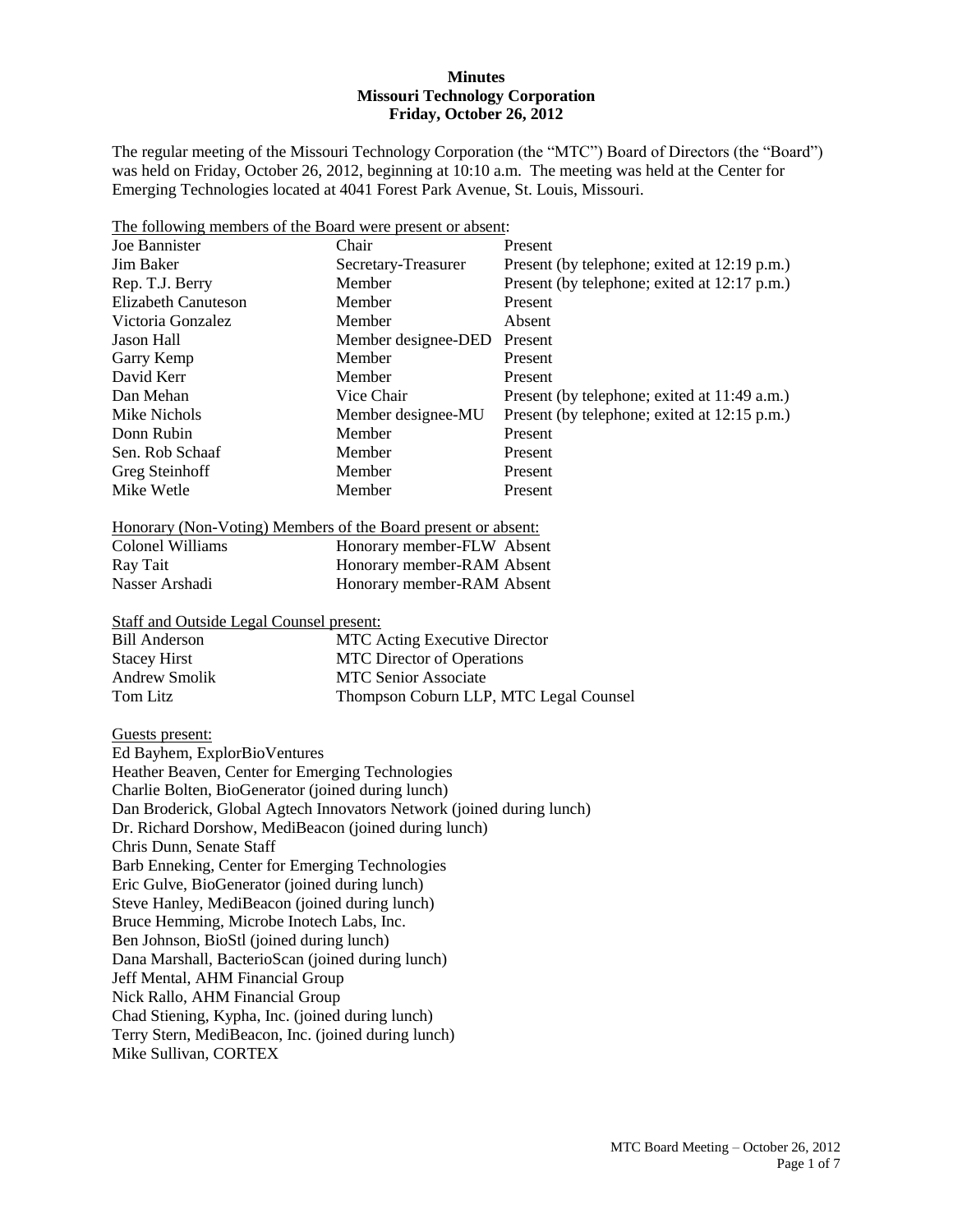## **WELCOME AND CALL TO ORDER:**

Chair Bannister called the meeting to order at 10:10 a.m. and established a quorum with nine members present, including Chair Bannister, Ms. Canuteson, Mr. Hall, Mr. Kemp, Mr. Kerr, Mr. Rubin, Sen. Schaaf, Mr. Steinhoff, and Mr. Wetle and four members participating by telephone, including Dr. Baker, Rep. Berry, Mr. Mehan, and Dr. Nichols.

Ms. Enneking, Vice President for Enterprise Development for the Center for Emerging Technologies welcomed the Board and other participants and provided a briefing on the mission and accomplishments of CET.

There was some discussion regarding the scarcity of institutional venture capital in Missouri to support development of local technology businesses and the importance of local resources, including the MTC, to attract private investment to the region and state.

Chair Bannister introduced Representative T.J. Berry as the newest member of the MTC Board, who was appointed by Speaker of the House Timothy Jones. Rep. Berry stated he has been an entrepreneur all of his life, has been a mentor for the FASTrac program, and was looking forward to serving as a member of the MTC Board.

Mr. Mike Sullivan, Vice President of Real Estate & Financial Operations of CORTEX then provided an update on the CORTEX development.

## **APPROVAL OF MINUTES FROM PRIOR MEETING:**

Chair Bannister asked if there were any comments on the draft minutes of the July 9, 2012 Board meeting, which had been distributed to the Board prior to the meeting. On motion by Mr. Kerr, seconded by Mr. Rubin, the following resolution was unanimously approved by those members present:

**RESOLVED**, the Board hereby approves the minutes of the regular Board meeting held on July 9, 2012, as submitted.

### **DEPARTMENT OF ECONOMIC DEVELOPMENT REPORT:**

Mr. Hall reported that Missouri's unemployment rate had fallen to 6.9 percent in September, which is almost one full point below the U.S. average of 7.8 percent. For this month, Missouri was the third largest jobcreating state in the U.S. behind only Texas and Florida. Mr. Hall noted three positive trends: job growth in the advanced manufacturing sector; the increase in Missouri exports which set a record in 2011 and totaled \$14.1 billion and is on target to increase by 6% in 2012; and improvement in entrepreneurial rankings. In 2008, the Kauffman Entrepreneurial index ranked Missouri 49<sup>th</sup> out of 50 states for entrepreneurial activity; however, in 2012 Missouri moved-up considerably, ranking  $6<sup>th</sup>$  in the nation. CNN Money also ranked Missouri as the  $6<sup>th</sup>$  most entrepreneurial state in the U.S. Mr. Hall further congratulated the MTC Board members on their hard work and dedication and thanked the MTC on behalf of Governor Nixon and the Department of Economic Development for MTC's accomplishments over the past few years.

## **EXECUTIVE DIRECTOR REPORT:**

Chair Bannister then asked Director Anderson to present the MTC Executive Director report. Director Anderson reported that six IDEA fund financings closed since the last Board meeting with \$460,000 disbursed, leveraging \$800,000 in private capital. Overall, 26 IDEA fund financings closed totaling \$7.6 million with leveraged capital in excess of \$19 million. Director Anderson then provided an update on the program compliance and impact tracking forms required of program participants. He further stated the MTC staff currently track loan repayments using a manual system. As MTC's loan portfolio continues to increase the MTC expects to transition to a loan portfolio management software system in the  $2<sup>nd</sup>$  quarter. The MTC will offer automatic payment options to MTC borrowers and will establish new monthly exception reports as a new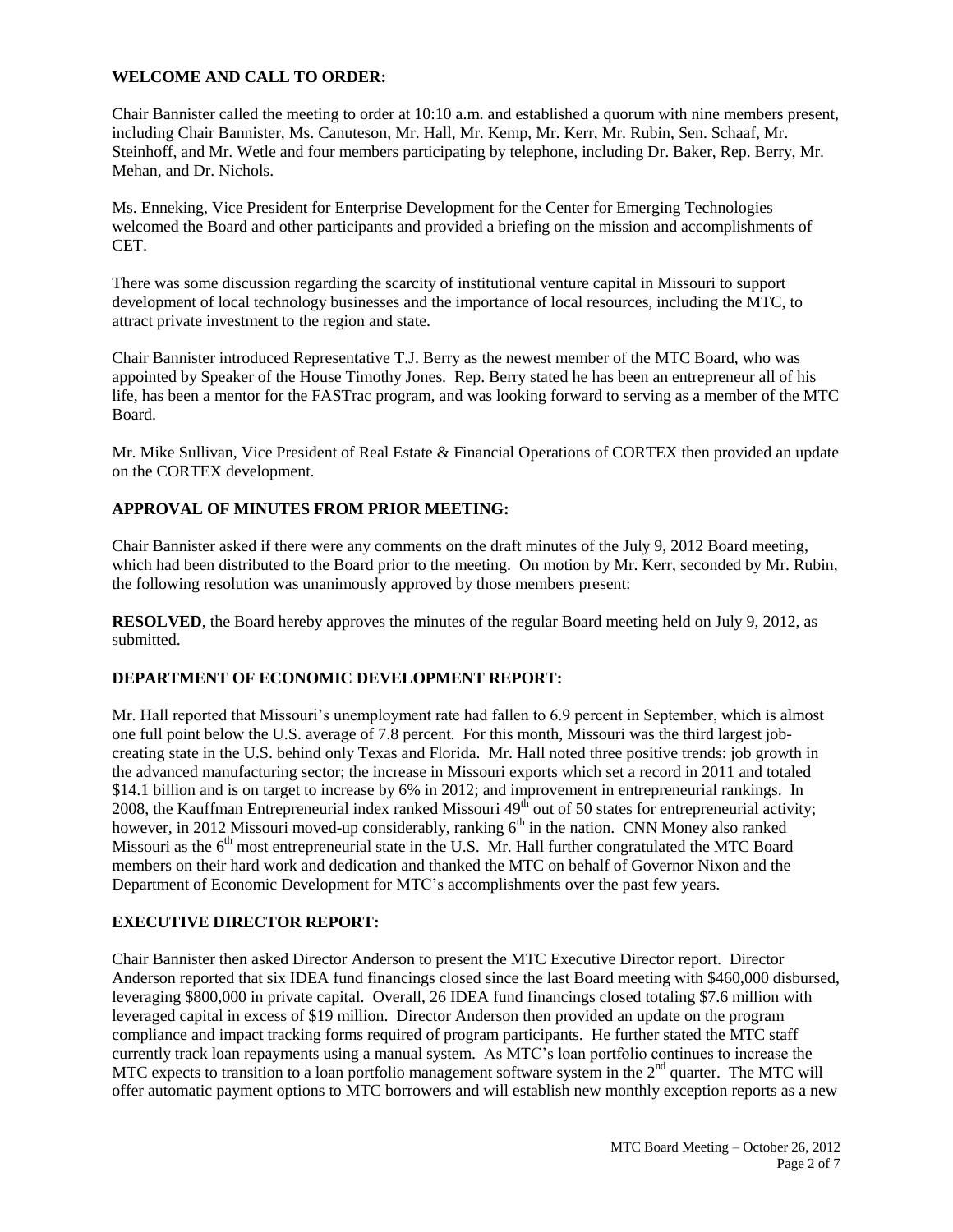improvement on the monthly financial reports. Director Anderson closed his report by reviewing what activities the MTC staff planned to undertake over the next quarter.

## **EXECUTIVE COMMITTEE REPORT:**

Chair Bannister then presented a draft of the 2012 MTC Annual Report, which was distributed to the Board prior to the meeting. Director Anderson reminded the Board that under current law the MTC Annual Report must be submitted to the Governor and General Assembly by November 1, 2012. While, the MOSIRA bill passed by the General Assemply in 2011 requires a calendar year annual report, the draft report presented to the Board fulfills the current statutory obligation. Director Anderson stated the brochure-style annual report similar to the 2010 report would be completed early next year and include information through year-end 2012. Following a brief discussion, on motion by Mr. Steinhoff, seconded by Mr. Wetle, the following resolution was unanimously approved by those members present:

**RESOLVED**, the Board hereby approves the draft 2012 MTC Annual Report, in substantially the form presented to this Board; and

**FURTHER RESOLVED,** the Board hereby authorizes the Acting Executive Director to revise the draft as he deems advisable in the best interest of the MTC and to submit the finalized report for publication and submission to the General Assembly.

## **AUDIT AND FINANCE COMMITTEE REPORT:**

Chair Bannister then asked Dr. Baker to present the Audit and Finance Committee Report. Dr. Baker presented the FY2013 First Quarter Treasurer's Report, which was distributed to the Board prior to the meeting. After a detailed discussion, on motion by Mr. Kemp, seconded by Ms. Canuteson, the following resolution was unanimously approved by those members present:

**RESOLVED,** the Board hereby approves the First Quarter FY2013 Treasurer's Report dated October 19, 2012, as presented.

## **UPDATE ON RENEWAL OF DIRECTORS AND OFFICERS INSURANCE:**

Chair Bannister asked Nick Rallo and Jeff Mental to provide an update on the status of the Directors' and Officers' Insurance renewal for 2013. Mr. Rallo stated the current policy extends to December 23, 2012 and they are currently soliciting competitive bids from carriers which should be completed in two to three weeks. Following a discussion by the Board, Mr. Rallo stated he would provide several options with claim limits of \$3 million, \$5 million and \$10 million. Chair Bannister recused himself from the vote on the issue. After discussion and on motion by Ms. Canuteson, seconded by Mr. Steinhoff, the following resolutions were unanimously approved by those non-recused members present:

**RESOLVED**, the Board hereby authorizes the MTC Executive Committee on behalf of the MTC Board to renew MTC's Directors' & Officers' Insurance with Allied World National Assurance or such other carrier through broker AHM Financial for an annual premium not to exceed \$10,000; and

**FURTHER RESOLVED**, the Board hereby authorizes the MTC Executive Committee the full power and authority on behalf of the MTC Board to complete any remaining due diligence and to review, negotiate, and approve any and all applications, policies, agreements, documents, or instruments as may be required or desirable in connection with, or in furtherance of, the foregoing resolution.

#### **DRAFT TRAVEL POLICY:**

Chair Bannister asked Director Anderson and Mr. Smolik to review the draft travel policy, which was distributed to the Board prior to the meeting. Director Anderson noted that given the relatively small staff, limited amount of travel undertaken, and the high level of interaction with the Board, Board oversight of travel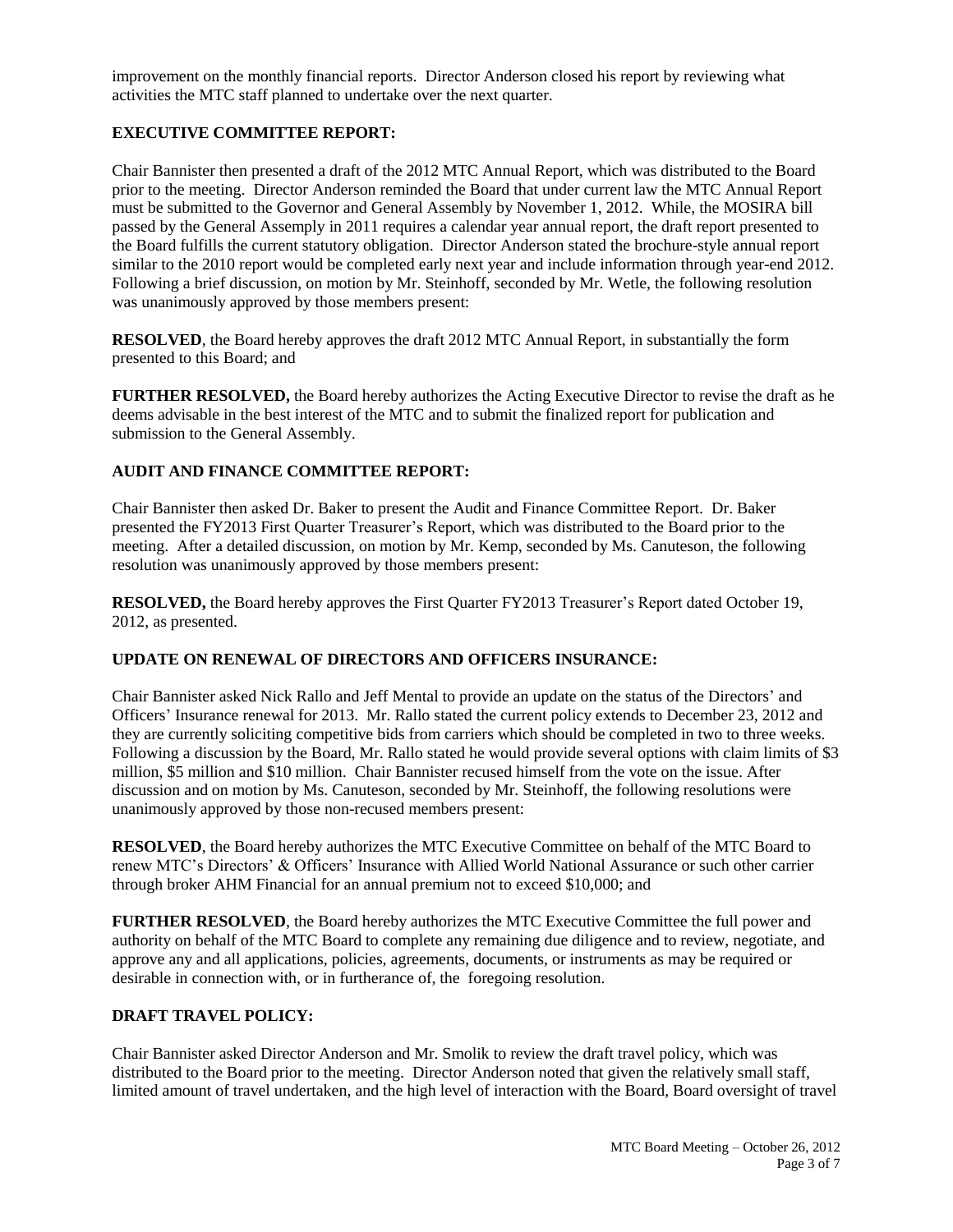has worked sufficiently. However, staff felt that it would be a good improvement going forward to have a formal travel policy in place that was tailored to MTC's specific needs and duties. After discussion, on motion by Ms. Canuteson, seconded by Mr. Kerr, the following resolution was unanimously approved by those members present:

**RESOLVED**, the Board hereby approves the MTC Travel Policy recommended by the Audit and Finance Committee, as submitted.

### **CLOSED SESSION:**

All guests exited the room with the exception of Mr. Dunn, staff member for Senator Schaaf.

On motion by Chair Bannister, seconded by Dr. Baker, the following resolution was approved by the following roll call vote:

**RESOLVED**, the Board hereby approves entering Closed Session at 11:57 a.m. pursuant to Sections 610.021(1) and (17) RSMo, to receive an update on the state and federal MTC audits.

| Dr. Baker     | aye    | Dr. Nichols         | aye |
|---------------|--------|---------------------|-----|
| Rep. Berry    | aye    | Mr. Rubin           | aye |
| Ms. Canuteson | aye    | Sen. Schaaf         | aye |
| Mr. Hall      | aye    | Mr. Steinhoff       | aye |
| Mr. Kemp      | aye    | Mr. Wetle           | aye |
| Mr. Kerr      | aye    | Chair Bannister aye |     |
| Mr. Mehan     | absent |                     |     |
|               |        |                     |     |

On motion by Chair Bannister, seconded by Mr. Kerr, the following resolution was approved by the following roll call vote:

**RESOLVED,** the Board hereby approves exiting Closed Session at 12:18 p.m.

| Dr. Baker     | aye    | Dr. Nichols         | absent |
|---------------|--------|---------------------|--------|
| Rep. Berry    | absent | Mr. Rubin           | aye    |
| Ms. Canuteson | ave    | Sen. Schaaf         | aye    |
| Mr. Hall      | aye    | Mr. Steinhoff       | aye    |
| Mr. Kemp      | aye    | Mr. Wetle           | aye    |
| Mr. Kerr      | aye    | Chair Bannister aye |        |
| Mr. Mehan     | absent |                     |        |

#### **BOARD ACTIONS:**

After a detailed discussion confined to the matters stated above by those present, Chair Bannister reported that the Board took no action during Closed Session.

### **PRESENTATIONS BY CLIENTS OF CET, UPDATE ON BIOGENERATOR, AND UPDATE ON AG INNOVATION SHOWCASE/GAIN:**

Presentations were made to the Board during the lunch session by representatives of BacterioScan, MediBeacon, Kypha, BioGenerator, and GAIN.

#### **INVESTMENT COMMITTEE REPORT:**

Chair Bannister asked Mr. Steinhoff to present the Investment Committee report.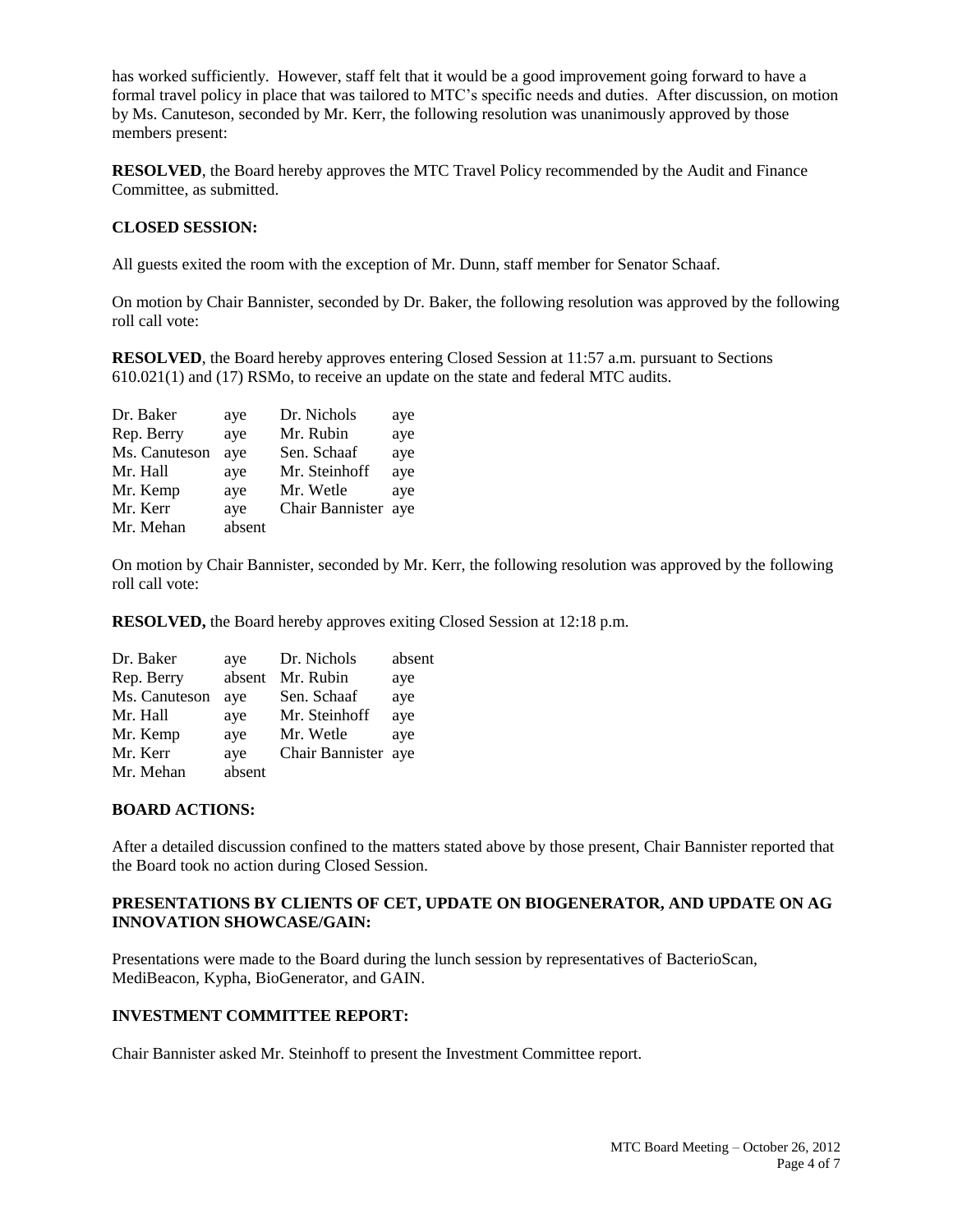Mr. Steinhoff called the Board's attention to the memo from the Investment Committee included in the Board packet distributed prior to the meeting. Mr. Steinhoff reported the MTC received a total of 41 IDEA Fund Round 4 applications requesting approximately \$21 million. The applications were evaluated in accordance with MTC's Investment Guidelines. Eleven applications advanced to the Investment Committee for further consideration. Following a day of presentations and in-person applicant interviews on September 28, 2012 , the Investment Committee recommended ten applications for funding, subject to further due diligence and final transaction documents, including: one High-Tech Industrial Expansion ("HTIE), three Venture Capital Co-Investment ("VCCI"), and six Seed Capital Co-Investment ("SeedCap") applications. The Investment Committee agreed to reserve funds for a possible financing requested by an additional VCCI application, contingent on further due diligence by the Investment Committee. Director Anderson also noted that in addition to the Investment Committee report all of the underlying application materials were available electronically to MTC Board members prior to the meeting via the ftp access point.

### **CLOSED SESSION:**

Chair Bannister then entertained a motion to enter Closed Session.

All guests exited the room with the exception of Mr. Dunn, staff member for Senator Schaaf.

On motion by Chair Bannister, seconded by Mr. Hall, the following resolution was approved by the following roll call vote:

**RESOLVED**, the Board hereby approves entering Closed Session at 1:30 p.m. pursuant to Sections 610.021(1), (12), (14), and (15), RSMo, relating to the Investment Committee IDEA Fund Round 4 application recommendations and to review a proposed IDEA Fund Transaction.

| Dr. Baker     |        | absent Dr. Nichols  | absent |
|---------------|--------|---------------------|--------|
| Rep. Berry    | absent | Mr. Rubin           | aye    |
| Ms. Canuteson | aye    | Sen. Schaaf         | aye    |
| Mr. Hall      | aye    | Mr. Steinhoff       | aye    |
| Mr. Kemp      | aye    | Mr. Wetle           | aye    |
| Mr. Kerr      | aye    | Chair Bannister aye |        |
| Mr. Mehan     | absent |                     |        |

On motion by Mr. Steinhoff, seconded by Chair Bannister, the following resolution was approved by the following roll call vote:

**RESOLVED,** the Board hereby approves exiting Closed Session at 2:15 p.m.

| Dr. Baker     |        | absent Dr. Nichols  | absent |
|---------------|--------|---------------------|--------|
| Rep. Berry    |        | absent Mr. Rubin    | aye    |
| Ms. Canuteson | aye    | Sen. Schaaf         | aye    |
| Mr. Hall      | aye    | Mr. Steinhoff       | aye    |
| Mr. Kemp      | aye    | Mr. Wetle           | aye    |
| Mr. Kerr      | aye    | Chair Bannister aye |        |
| Mr. Mehan     | absent |                     |        |

After a detailed discussion confined to the matters stated above by those present, Chair Bannister reported that Mr. Rubin recused himself from the discussion on the following applications, and exited the room prior to the discussions regarding the following: SEED-2012-04-011, SEED-2012-04-014, SEED-2012-04-021, VCCI-2012-04-002, VCCI-2012-04-008, and VCCI-2012-04-011.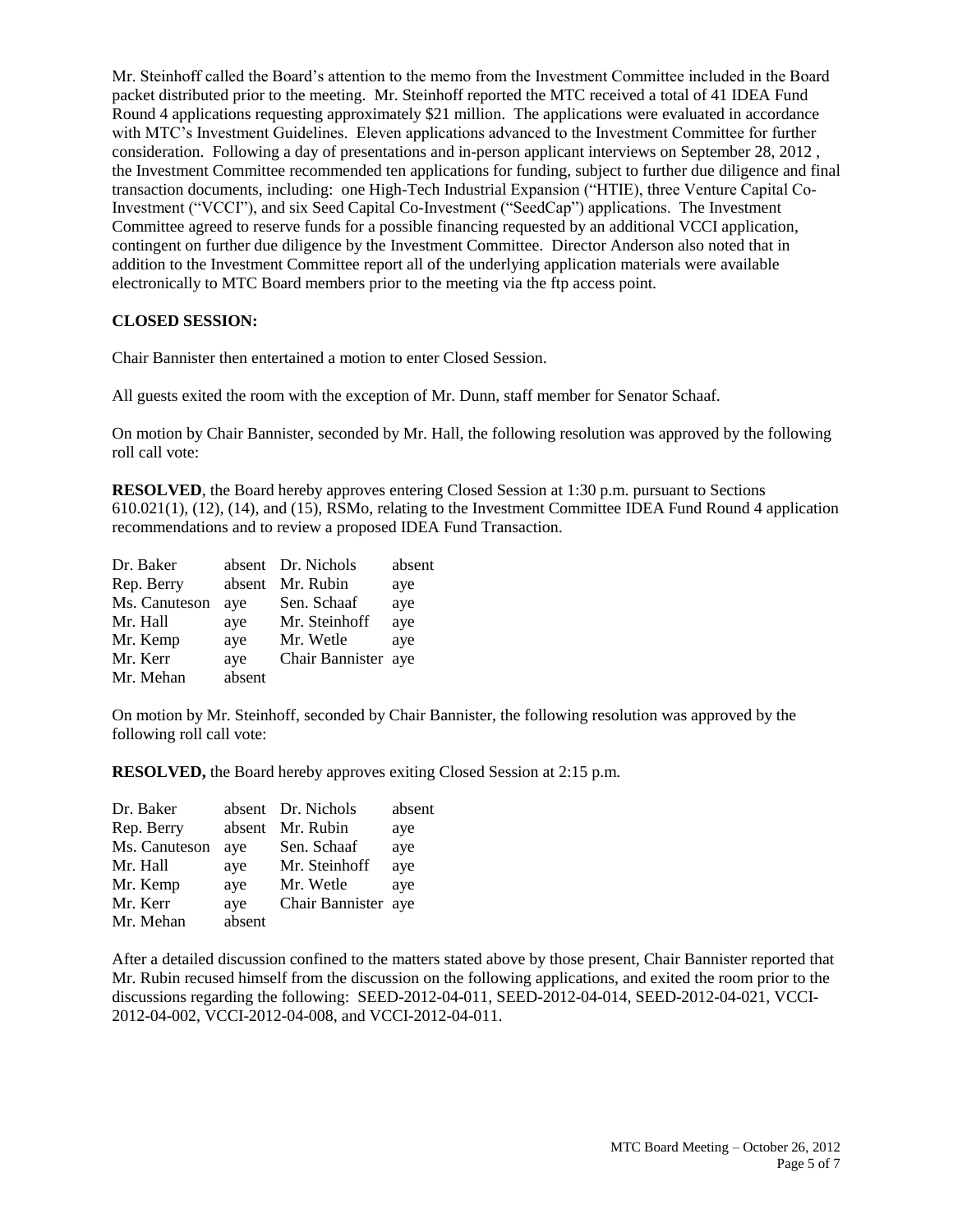## **INVESTMENT COMMITTEE RECOMMENDATIONS:**

On motion by Mr. Hall, seconded by Mr. Kemp, the following resolutions were approved by those non-recused members present at the meeting:

**RESOLVED,** the Board hereby approves the following Seed Capital Co-Investment Program awards, subject to satisfying the regular program requirements: SEED-2012-04-024 in the amount of \$375,000; SEED-2012- 04-021 in the amount of \$200,000; SEED-2012-04-006 in the amount of \$100,000; SEED-2012-04-014 in the amount of \$250,000; SEED-2012-04-016 in the amount of \$250,000; and SEED-2012-04-011 in the amount of \$200,000; and

**FURTHER RESOLVED**, the Board hereby delegates to the MTC Executive Committee full power and authority on behalf of the MTC to complete any remaining due diligence and to negotiate, amend, and approve any and all agreements, documents or instruments and to take such other actions as may be required or desirable in connection with, or in furtherance of such awards; and

**FURTHER RESOLVED**, the Board hereby authorizes the MTC Board Chairperson on behalf of the MTC to execute and deliver all documents relating to such awards.

On motion by Ms. Canuteson, seconded by Chair Bannister, the following resolutions were approved by those non-recused members present at the meeting:

**RESOLVED**, the Board hereby approves the following Venture Capital Co-Investment Program awards, subject to satisfying the regular program requirements: VCCI-2012-04-011 in the amount of \$800,000; VCCI-2012-04-002 in the amount of \$400,000; and VCCI-2012-04-005 in the amount of \$250,000; and

**FURTHER RESOLVED**, the Board hereby delegates to the MTC Executive Committee full power and authority on behalf of the MTC to complete any remaining due diligence and to negotiate, amend, and approve any and all agreements, documents or instruments and to take such other actions as may be required or desirable in connection with, or in furtherance of such awards; and

**FURTHER RESOLVED**, the Board hereby authorizes the MTC Board Chairperson on behalf of the MTC to execute and deliver all documents relating to such awards.

On motion by Mr. Kerr, seconded by Chair Bannister, the following resolutions were approved by those nonrecused members present at the meeting:

**RESOLVED**, the Board hereby approves an award in the amount of \$225,000 for HTIE 2012-04-001, subject to satisfying the ordinary program contingencies: and

**FURTHER RESOLVED**, the Board hereby delegates to the MTC Executive Committee full power and authority on behalf of the MTC to complete any remaining due diligence and to negotiate, amend, and approve any and all agreements, documents or instruments and to take such other actions as may be required or desirable in connection with, or in furtherance of such award; and

**FURTHER RESOLVED**, the Board hereby authorizes the MTC Board Chairperson on behalf of the MTC to execute and deliver all documents relating to such award.

## **PROPOSED IDEA FUND TRANSACTION:**

On motion by Mr. Rubin, seconded by Mr. Kemp, the following resolutions were unanimously approved by those members present at the meeting:

**RESOLVED**, the Board hereby approves the conversion of the convertible note payable to the MTC by Spogen Biotech, Inc. dba Elemental Enzymes ("Spogen") into equity of Spogen; and